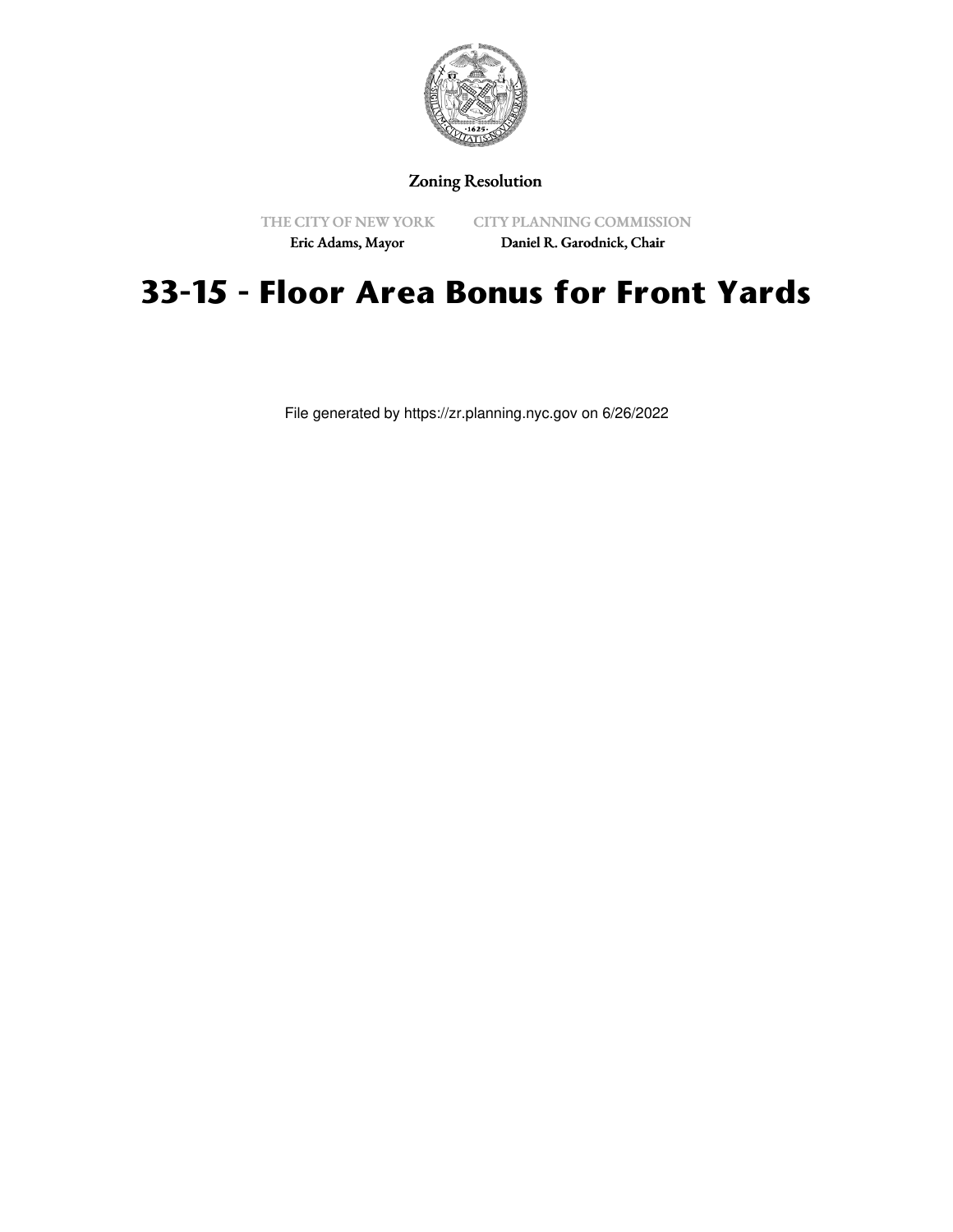LAST AMENDED 10/17/2007

# **33-151 - In districts with bulk governed by Residence District bulk regulations**

LAST AMENDED 2/2/2011

#### C1-1 C1-2 C1-3 C1-4 C1-5 C2-1 C2-2 C2-3 C2-4 C2-5

In the districts indicated, when mapped within an R1, R2, R3, R4 or R5 District, except R5D Districts, on any #zoning lot# on which there are provided #yards# as set forth in this Section, the maximum #floor area ratio# set forth in Section 33-12 (Maximum Floor Area Ratio) for a #zoning lot# containing only #community facility# #uses# or both #commercial# and #community facility# #uses#, may be increased to the #floor area ratio# set forth in the following table provided that:

- (a) on #interior lots#, a #front yard# not less than 30 feet in depth is provided;
- (b) on #corner lots#, two #front yards#, each not less than 20 feet in depth, are provided; or
- (c) on #through lots#, a #front yard# not less than 30 feet in depth is provided along each #front lot line#.

#### MAXIMUM FLOOR AREA RATIO

| <b>Districts</b>                                    | Maximum #Floor Area Ratio# |
|-----------------------------------------------------|----------------------------|
| Within R1, R2, R3-1, R3A or R3X<br><b>Districts</b> | 1.60                       |
| Within R4 or R5 Districts                           | 2.40                       |

## **33-152 - In certain other Commercial Districts**

LAST AMENDED 10/17/2007

### C3 C4-1

In the districts indicated, the provisions set forth in Section 33-151 shall also apply as set forth in the following table:

| <b>Districts</b> | Maximum #Floor Area Ratio# |
|------------------|----------------------------|